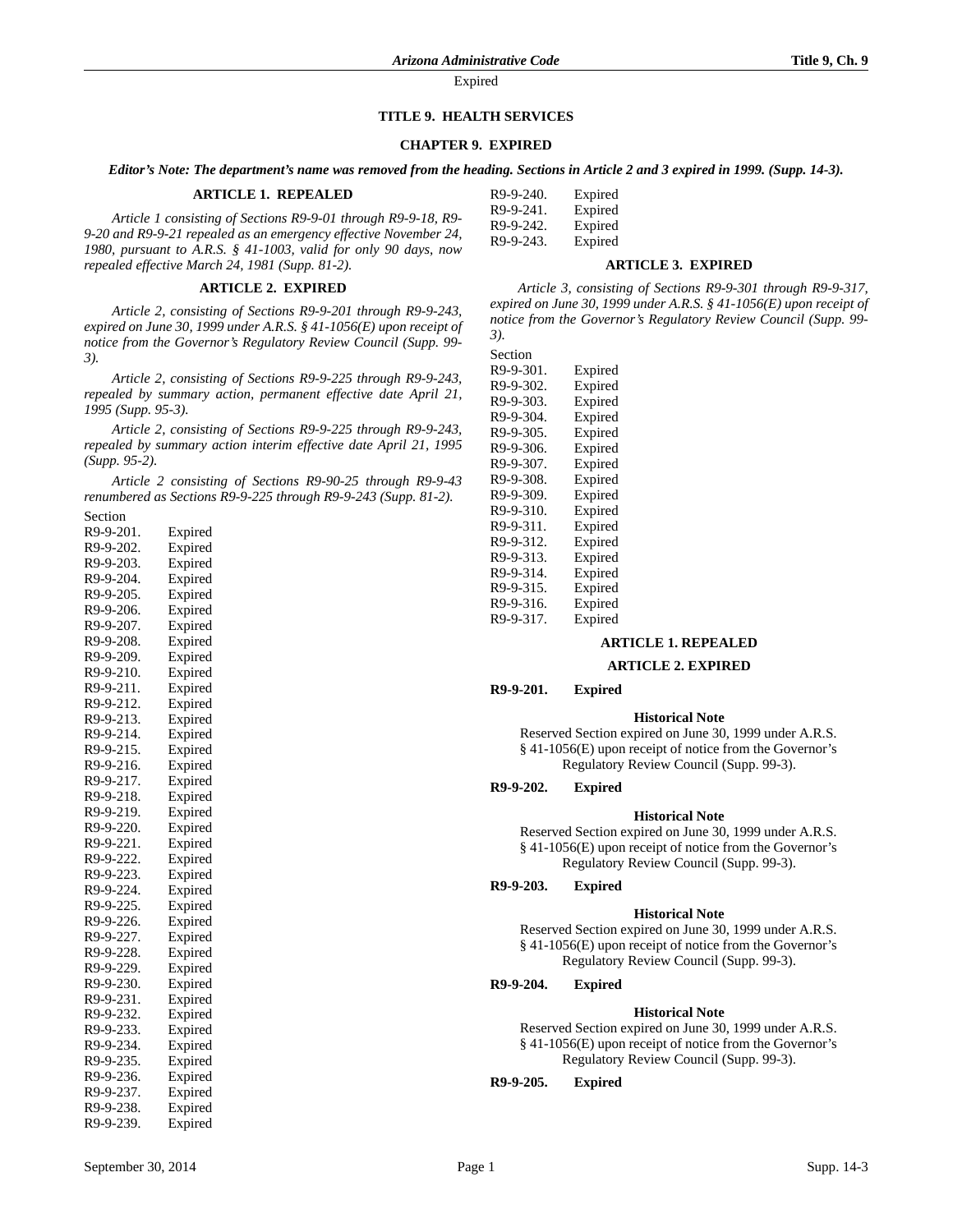# **Historical Note**

Reserved Section expired on June 30, 1999 under A.R.S. § 41-1056(E) upon receipt of notice from the Governor's Regulatory Review Council (Supp. 99-3).

### **R9-9-206. Expired**

## **Historical Note**

Reserved Section expired on June 30, 1999 under A.R.S. § 41-1056(E) upon receipt of notice from the Governor's Regulatory Review Council (Supp. 99-3).

**R9-9-207. Expired**

### **Historical Note**

Reserved Section expired on June 30, 1999 under A.R.S. § 41-1056(E) upon receipt of notice from the Governor's Regulatory Review Council (Supp. 99-3).

### **R9-9-208. Expired**

### **Historical Note**

Reserved Section expired on June 30, 1999 under A.R.S. § 41-1056(E) upon receipt of notice from the Governor's Regulatory Review Council (Supp. 99-3).

**R9-9-209. Expired**

# **Historical Note**

Reserved Section expired on June 30, 1999 under A.R.S. § 41-1056(E) upon receipt of notice from the Governor's Regulatory Review Council (Supp. 99-3).

**R9-9-210. Expired**

### **Historical Note**

Reserved Section expired on June 30, 1999 under A.R.S. § 41-1056(E) upon receipt of notice from the Governor's Regulatory Review Council (Supp. 99-3).

### **R9-9-211. Expired**

### **Historical Note**

Reserved Section expired on June 30, 1999 under A.R.S. § 41-1056(E) upon receipt of notice from the Governor's Regulatory Review Council (Supp. 99-3).

## **R9-9-212. Expired**

# **Historical Note**

Reserved Section expired on June 30, 1999 under A.R.S. § 41-1056(E) upon receipt of notice from the Governor's Regulatory Review Council (Supp. 99-3).

### **R9-9-213. Expired**

### **Historical Note**

Reserved Section expired on June 30, 1999 under A.R.S. § 41-1056(E) upon receipt of notice from the Governor's Regulatory Review Council (Supp. 99-3).

# **R9-9-214. Expired**

# **Historical Note**

Reserved Section expired on June 30, 1999 under A.R.S. § 41-1056(E) upon receipt of notice from the Governor's Regulatory Review Council (Supp. 99-3).

**R9-9-215. Expired**

# **Historical Note**

Reserved Section expired on June 30, 1999 under A.R.S. § 41-1056(E) upon receipt of notice from the Governor's Regulatory Review Council (Supp. 99-3).

# **R9-9-216. Expired**

# **Historical Note**

Reserved Section expired on June 30, 1999 under A.R.S. § 41-1056(E) upon receipt of notice from the Governor's Regulatory Review Council (Supp. 99-3).

# **R9-9-217. Expired**

### **Historical Note**

Reserved Section expired on June 30, 1999 under A.R.S. § 41-1056(E) upon receipt of notice from the Governor's Regulatory Review Council (Supp. 99-3).

# **R9-9-218. Expired**

# **Historical Note**

Reserved Section expired on June 30, 1999 under A.R.S. § 41-1056(E) upon receipt of notice from the Governor's Regulatory Review Council (Supp. 99-3).

**R9-9-219. Expired**

### **Historical Note**

Reserved Section expired on June 30, 1999 under A.R.S. § 41-1056(E) upon receipt of notice from the Governor's Regulatory Review Council (Supp. 99-3).

**R9-9-220. Expired**

### **Historical Note**

Reserved Section expired on June 30, 1999 under A.R.S. § 41-1056(E) upon receipt of notice from the Governor's Regulatory Review Council (Supp. 99-3).

# **R9-9-221. Expired**

### **Historical Note**

Reserved Section expired on June 30, 1999 under A.R.S. § 41-1056(E) upon receipt of notice from the Governor's Regulatory Review Council (Supp. 99-3).

### **R9-9-222. Expired**

### **Historical Note**

Reserved Section expired on June 30, 1999 under A.R.S. § 41-1056(E) upon receipt of notice from the Governor's Regulatory Review Council (Supp. 99-3).

### **R9-9-223. Expired**

### **Historical Note**

Reserved Section expired on June 30, 1999 under A.R.S. § 41-1056(E) upon receipt of notice from the Governor's Regulatory Review Council (Supp. 99-3).

# **R9-9-224. Expired**

### **Historical Note**

Reserved Section expired on June 30, 1999 under A.R.S. § 41-1056(E) upon receipt of notice from the Governor's Regulatory Review Council (Supp. 99-3).

# **R9-9-225. Expired**

# **Historical Note**

Adopted effective July 29, 1975 (Supp. 75-1). Amended effective November 9, 1976 (Supp. 76-5). Amended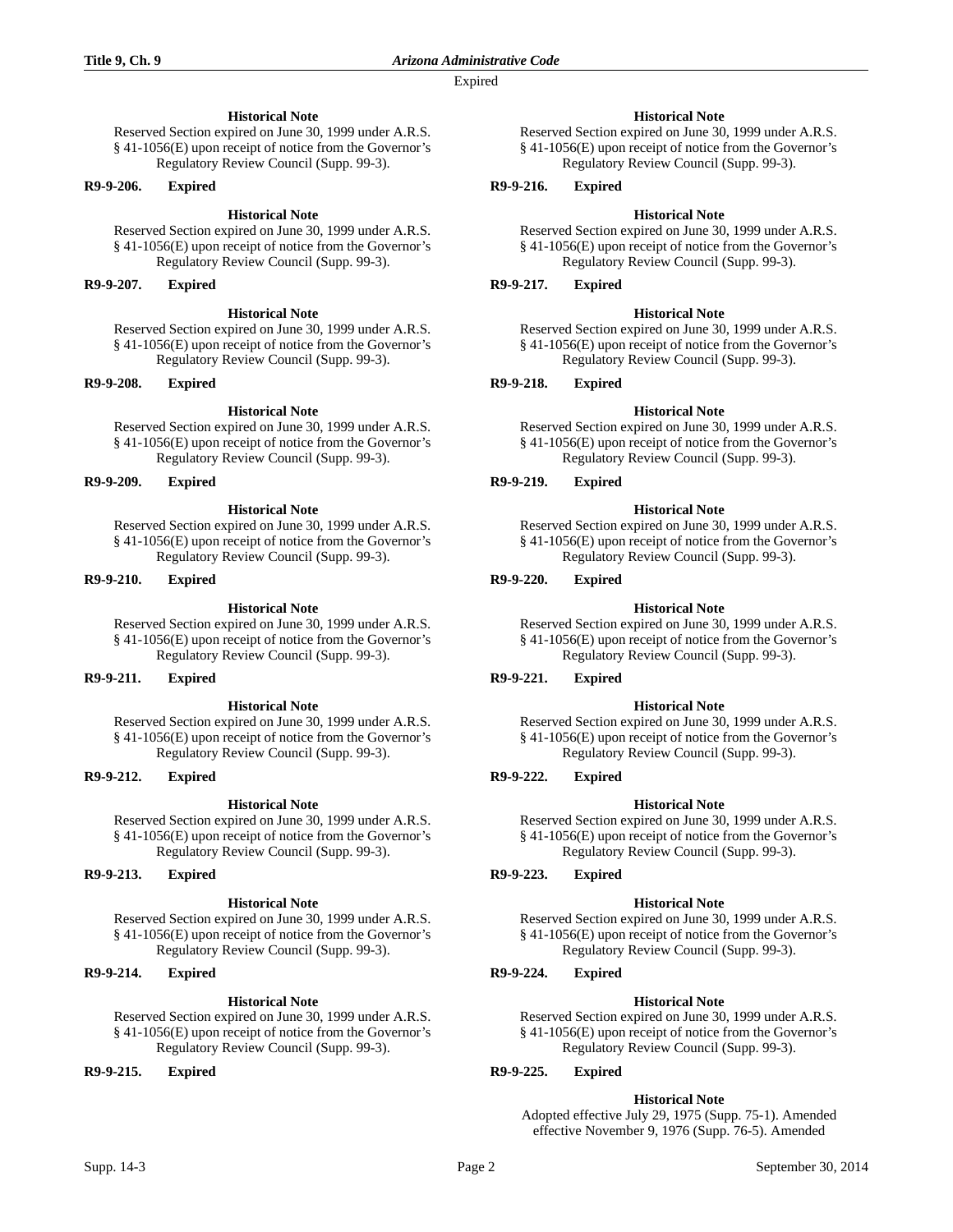effective March 24, 1981. Renumbered as Section R9-9- 225 (Supp. 81-2). Repealed by summary action interim effective date April 21, 1995 (Supp. 95-2). Summary rules repealed, permanent effective date April 21, 1995 (Supp. 95-3). Section expired on June 30, 1999 under A.R.S. § 41-1056(E) upon receipt of notice from the Governor's Regulatory Review Council (Supp. 99-3).

### **R9-9-226. Expired**

#### **Historical Note**

Adopted effective July 29, 1975 (Supp. 75-1). Amended effective November 9, 1976 (Supp. 76-5). Former Section R9-9-26 repealed, new Section R9-9-26 adopted as an emergency effective August 14, 1980, pursuant to A.R.S. § 41-1003, valid for only 90 days (Supp. 80-4). Former Section R9-9-26 repealed, new Section R9-9-26 adopted as an emergency effective November 24, 1980, pursuant to A.R.S. § 41-1003, valid for only 90 days (Supp. 80-6). Former Section R9-9-26 as amended effective November 9, 1976, repealed, former Section R9-9-26 adopted as an emergency effective November 24, 1980, now adopted and amended effective March 24, 1981. Renumbered as Section R9-9-226 (Supp. 81-2). Repealed by summary action interim effective date April 21, 1995 (Supp. 95-2). Summary rules repealed, permanent effective date April 21, 1995 (Supp. 95-3). Section expired on June 30, 1999 under A.R.S. § 41-1056(E) upon receipt of notice from the Governor's Regulatory Review Council (Supp. 99-3).

#### **R9-9-227. Expired**

#### **Historical Note**

Adopted effective July 29, 1975 (Supp. 75-1). Former Section R9-9-27 repealed, new Section R9-9-27 adopted effective November 9, 1976 (Supp. 76-5). Former Section R9-9-27 repealed, new Section R9-9-27 adopted as an emergency effective August 14, 1980, pursuant to A.R.S. § 41-103, valid for only 90 days (Supp. 80-4). Repealed as an emergency effective November 24, 1980, pursuant to A.R.S. § 41-1003, valid for only 90 days (Supp. 80-6). Former Section R9-9-27 adopted effective November 9, 1976, repealed, new Section R9-9-27 adopted effective March 24, 1981. Renumbered as Section R9-9-227 (Supp. 81-2). Repealed by summary action interim effective date April 21, 1995 (Supp. 95-2). Summary rules repealed, permanent effective date April 21, 1995 (Supp. 95-3). Section expired on June 30, 1999 under A.R.S. § 41-1056(E) upon receipt of notice from the Governor's

Regulatory Review Council (Supp. 99-3).

## **R9-9-228. Expired**

#### **Historical Note**

Adopted effective July 29, 1975 (Supp. 75-1). Repealed as an emergency effective November 24, 1980, pursuant to A.R.S. § 41-1003, valid for only 90 days. Correction, Section *not* repealed (per notification by Attorney General dated December 29, 1980) error in certification effective November 24, 1980 (Supp. 80-6). Former Section R9-9-28 repealed, new Section R9-9-28 adopted effective March 24, 1981; renumbered as Section R9-9-228 (Supp. 81-2). Repealed by summary action interim effective date April 21, 1995 (Supp. 95-2). Summary rules repealed, permanent effective date April 21, 1995 (Supp. 95-3). Section expired on June 30, 1999 under A.R.S. § 41- 1056(E) upon receipt of notice from the Governor's Regulatory Review Council (Supp. 99-3).

### **R9-9-229. Expired**

# **Historical Note**

Adopted effective July 29, 1975 (Supp. 75-1). Former Section R9-9-29 repealed, new Section R9-9-29 adopted effective November 9, 1976 (Supp. 76-5). Former Section R9-9-29 repealed, new Section R9-9-29 adopted as an emergency effective August 14, 1980, pursuant to A.R.S. § 41-1003, valid for only 90 days (Supp. 80-4). Former Section R9-9-29 repealed, new Section R9-9-29 adopted as an emergency effective November 24, 1980, pursuant to A.R.S. § 41-1003, valid for only 90 days (Supp. 80-6). Former Section R9-9-29 adopted effective November 9, 1976 repealed, former Section R9-9-29 adopted as an emergency effective November 24, 1980 now adopted and amended effective March 24, 1981. Renumbered as Section R9-9-230 (Supp. 81-2). Repealed by summary action interim effective date April 21, 1995 (Supp. 95-2). Summary rules repealed, permanent effective date April 21, 1995 (Supp. 95-3). Section expired on June 30, 1999 under A.R.S. § 41-1056(E) upon receipt of notice from the Governor's Regulatory Review Council (Supp. 99-3).

### **R9-9-230. Expired**

#### **Historical Note**

Adopted effective July 29, 1975 (Supp. 75- 1). Former Section R9-9-30 repealed, new Section R9-9-30 adopted effective November 9, 1976 (Supp. 76-5). Former Section R9-9-30 repealed, new Section R9-9-30 adopted as an emergency effective August 14, 1980, pursuant to A.R.S. § 41-1003, valid for only 90 days (Supp. 80-4). Former Section R9-9-30 repealed, new Section R9-9-30 adopted as an emergency effective November 24, 1980, pursuant to A.R.S. § 41-1003, valid for only 90 days (Supp. 80-6). Former Section R9-9-30 adopted effective November 9, 1976 repealed, former Section R9-9-30 adopted as an emergency effective November 24, 1980 now adopted and amended effective March 24, 1981. Renumbered as Section R9-9-230 (Supp. 81-2). Repealed by summary action interim effective date April 21, 1995 (Supp. 95-2). Summary rules repealed, permanent effective date April 21, 1995 (Supp. 95-3). Section expired on June 30, 1999 under A.R.S. § 41-1056(E) upon receipt of notice from the Governor's Regulatory Review Council (Supp. 99-3).

### **R9-9-231. Expired**

#### **Historical Note**

Adopted effective July 29, 1975 (Supp. 75-1). Former Section R9-9-31 repealed, new Section R9-9-31 adopted effective November 9, 1976 (Supp. 76-5). Former Section R9-9-31 repealed, new Section R9-9-31 adopted as an emergency effective August 14, 1980, pursuant to A.R.S. § 41-1003, valid for only 90 days (Supp. 80-4). Former Section R9-9-31 repealed, new Section R9-9-31 adopted as an emergency effective November 24, 1980, pursuant to A.R.S. § 41-1003, valid for only 90 days (Supp. 80-6). Former Section R9-9-31 adopted effective November 9, 1976 repealed, former Section R9-9-31 adopted as an emergency effective November 24, 1980 now adopted and amended effective March 24, 1981. Renumbered as Section R9-9-231 (Supp. 81-2). Repealed by summary

action interim effective date April 21, 1995 (Supp. 95-2). Summary rules repealed, permanent effective date April 21, 1995 (Supp. 95-3). Section expired on June 30, 1999 under A.R.S. § 41-1056(E) upon receipt of notice from the Governor's Regulatory Review Council (Supp. 99-3).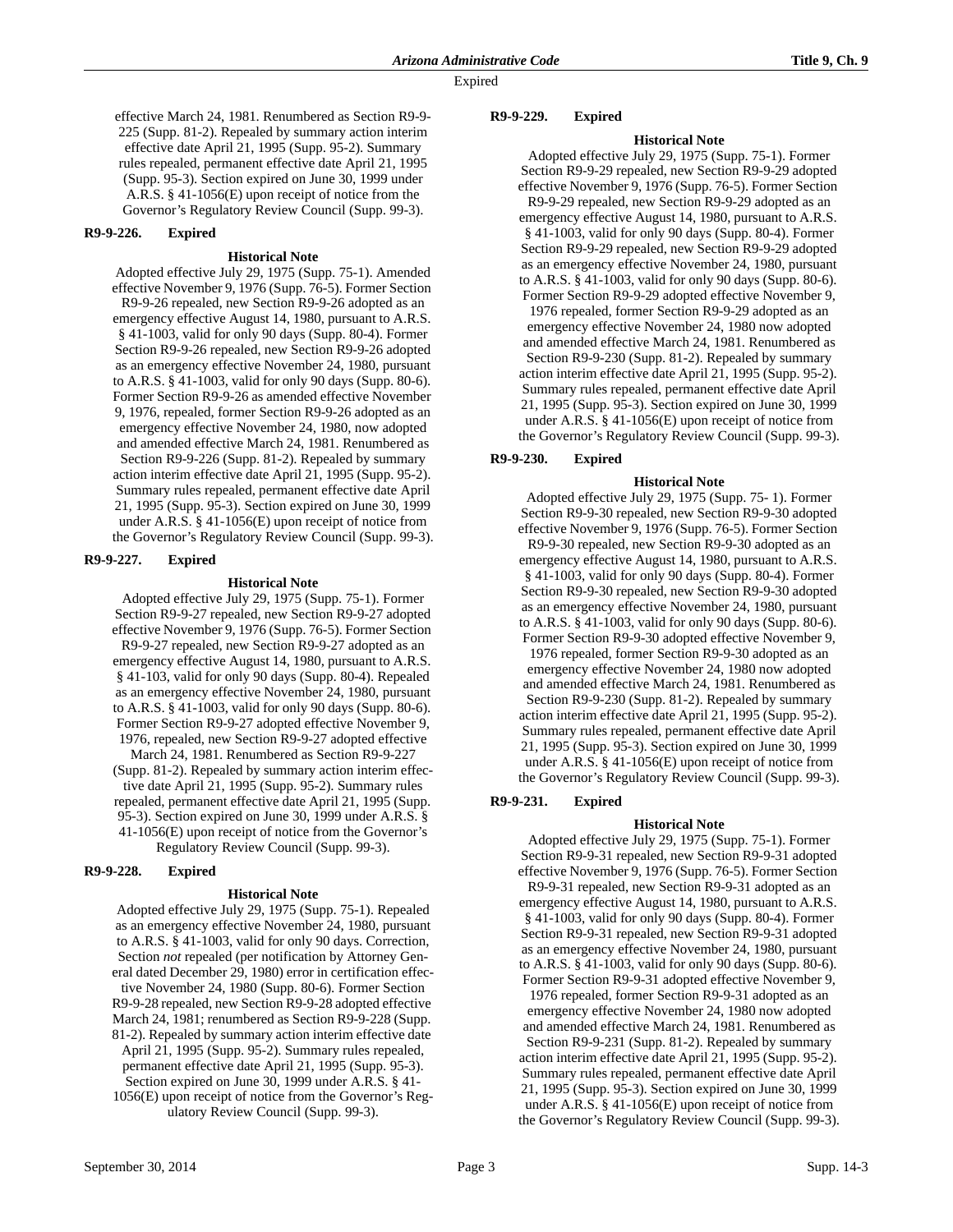# **R9-9-232. Expired**

### **Historical Note**

Adopted effective July 29, 1975 (Supp. 75-1). Former Section R9-9-32 repealed, new Section R9-9-32 adopted effective November 9, 1976 (Supp. 76-5). Former Section R9-9-32 repealed, new Section R9-9-32 adopted as an emergency effective August 14, 1980, pursuant to A.R.S. § 41-1003, valid for only 90 days (Supp. 80-4). Former Section R9-9-32 repealed, new Section R9-9-32 adopted as an emergency effective November 24, 1980, pursuant to A.R.S. § 41-1003, valid for only 90 days (Supp. 80-6). Former Section R9-9-32 adopted effective November 9, 1976, repealed, former Section R9-9-32 adopted as an emergency effective November 24, 1980, now adopted and amended effective March 24, 1981. Renumbered as Section R9-9-232 (Supp. 81-2). Repealed by summary action interim effective date April 21, 1995 (Supp. 95-2). Summary rules repealed, permanent effective date April 21, 1995 (Supp. 95-3). Section expired on June 30, 1999 under A.R.S. § 41-1056(E) upon receipt of notice from the Governor's Regulatory Review Council (Supp. 99-3).

### **R9-9-233. Expired**

#### **Historical Note**

Adopted effective July 29, 1975 (Supp. 75-1). Former Section R9-9-33 repealed, new Section R9-9-33 adopted effective November 9, 1976 (Supp. 76-5). Former Section R9-9-33 repealed, new Section R9-9-33 adopted as an emergency effective August 14, 1980, pursuant to A.R.S. § 41-1003, valid for only 90 days (Supp. 80-4). Former Section R9-9-33 repealed, new Section R9-9-33 adopted as an emergency effective November 24, 1980, pursuant to A.R.S. § 41-1003, valid for only 90 days (Supp. 80-6). Former Section R9-9-33 adopted effective November 9, 1976, repealed, former Section R9-9-33 adopted as an emergency now adopted and amended effective March 24, 1981. Renumbered as Section R9-9-233 (Supp. 81-2). Summary rules repealed, permanent effective date April 21, 1995 (Supp. 95-3). Section expired on June 30, 1999 under A.R.S. § 41-1056(E) upon receipt of notice from the Governor's Regulatory Review Council (Supp. 99-3).

### **R9-9-234. Expired**

#### **Historical Note**

Adopted effective July 29, 1975 (Supp. 75-1). Former Section R9-9-34 repealed, new Section R9-9-34 adopted effective November 9, 1976 (Supp. 76-5). Former Section R9-9-34 repealed, new Section R9-9-34 adopted effective March 24, 1981. Renumbered as Section R9-9-234 (Supp. 81-2). Repealed by summary action interim effective date April 21, 1995 (Supp. 95-2). Summary rules repealed, permanent effective date April 21, 1995 (Supp.

95-3). Section expired on June 30, 1999 under A.R.S. § 41-1056(E) upon receipt of notice from the Governor's

Regulatory Review Council (Supp. 99-3).

### **R9-9-235. Expired**

### **Historical Note**

Adopted effective November 9, 1976 (Supp. 76-5). Former Section R9-9-35 repealed, former Section R9-9-36 adopted as an emergency effective November 24, 1980, renumbered and adopted as Section R9-9-35 effective March 24, 1981. Renumbered as Section R9-9-235

(Supp. 81-2). Repealed by summary action interim effective date April 21, 1995 (Supp. 95-2). Summary rules repealed, permanent effective date April 21, 1995 (Supp.

- 95-3). Section expired on June 30, 1999 under A.R.S. § 41-1056(E) upon receipt of notice from the Governor's
	- Regulatory Review Council (Supp. 99-3).

### **R9-9-236. Expired**

### **Historical Note**

Former Section R9-9-36 repealed, new Section R9-9-36 adopted as an emergency effective August 14, 1980, pursuant to A.R.S. § 41-1003, valid for only 90 days (Supp. 80-4). Correction, Historical Note for Supp. 80-4 should read "Adopted as an emergency effective August 14, 1980, pursuant to A.R.S. § 41-1003, valid for only 90 days (Supp. 80-4)". New Section R9-9-36 adopted as an emergency effective November 24, 1980, pursuant to A.R.S. § 41-1003, valid for only 90 days (Supp. 80-6). Former Section R9-9-36 adopted as an emergency effective November 24, 1980, renumbered as Section R9-9-35, former Section R9-9-37 adopted as an emergency effective November 24, 1980, renumbered and amended as Section R9-9-36 effective March 24, 1981. Renumbered as Section R9-9-236 (Supp. 81-2). Repealed by summary action interim effective date April 21, 1995 (Supp. 95-2). Summary rules repealed, permanent effective date April 21, 1995 (Supp. 95-3). Section expired on June 30, 1999 under A.R.S. § 41-1056(E) upon receipt of notice from the Governor's Regulatory Review Council (Supp. 99-3).

## **R9-9-237. Expired**

### **Historical Note**

Former Section R9-9-37 repealed, new Section R9-9-37 adopted as an emergency effective August 14, 1980, pursuant to A.R.S. § 41-1003, valid for only 90 days (Supp. 80-4). Correction, Historical Note for Supp. 80-4 should read "Adopted as an emergency effective August 14, 1980, pursuant to A.R.S. § 41-1003, valid for only 90 days (Supp. 80-4)." New Section R9-9-37 adopted as an emergency effective November 24, 1980, pursuant to A.R.S. § 41-1003, valid for only 90 days (Supp. 80-6). Former Section R9-9-37 adopted as an emergency effective November 24, 1980, renumbered and adopted as Section R9-9-36, new Section R9-9-37 adopted effective March 24, 1981. Renumbered as Section R9-9-237 (Supp. 81-2). Repealed by summary action interim effective date April 21, 1995 (Supp. 95-2). Summary rules repealed, permanent effective date April 21, 1995 (Supp. 95-3). Section expired on June 30, 1999 under A.R.S. § 41-1056(E) upon receipt of notice from the Governor's Regulatory Review Council (Supp. 99-3).

# **R9-9-238. Expired**

### **Historical Note**

Former Section R9-9-38 repealed, new Section R9-9-38 adopted as an emergency effective August 14, 1980, pursuant to A.R.S. § 41-1003, valid for only 90 days (Supp. 80-4). Correction, Historical Note for Supp. 80-4 should read "Adopted as an emergency effective August 14, 1980, pursuant to A.R.S. § 41-1003, valid for only 90

days (Supp. 80-4)." New Section R9-9-38 adopted as an emergency effective November 24, 1980, pursuant to A.R.S. § 41-1003, valid for only 90 days (Supp. 80-6).

Former Section R9-9-38 adopted as an emergency effective November 24, 1980, renumbered and adopted as Section R9-8-39, new Section R9-9-38 adopted effective

March 24, 1981. Renumbered as Section R9-9-238 (Supp. 81-2). Repealed by summary action interim effec-

tive date April 21, 1995 (Supp. 95-2). Summary rules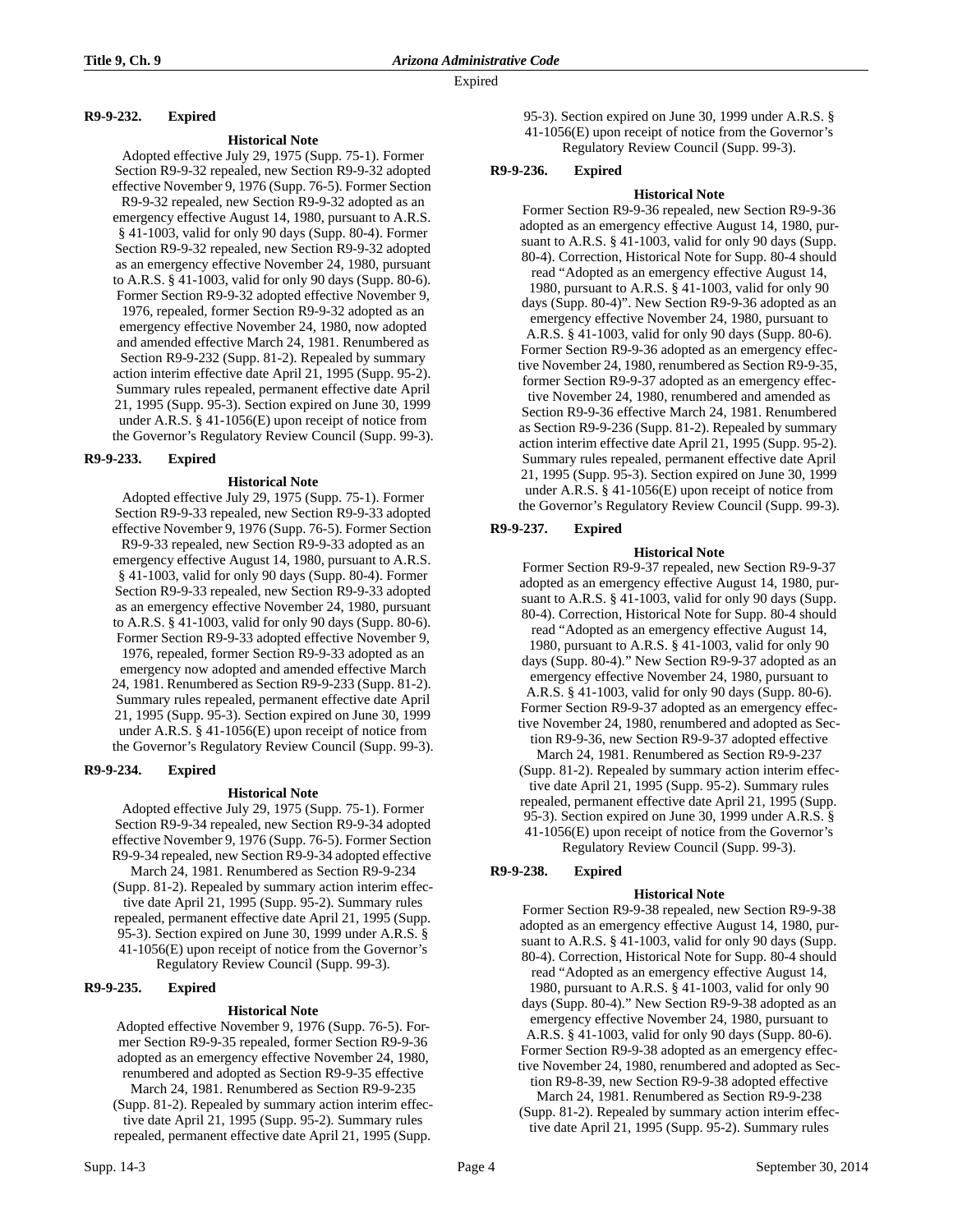repealed, permanent effective date April 21, 1995 (Supp. 95-3). Section expired on June 30, 1999 under A.R.S. § 41-1056(E) upon receipt of notice from the Governor's Regulatory Review Council (Supp. 99-3).

### **R9-9-239. Expired**

### **Historical Note**

Former Section R9-9-39 repealed, new Section R9-9-39 adopted as an emergency effective August 14, 1980, pursuant to A.R.S. § 41-1003, valid for only 90 days (Supp. 80-4). Correction, Historical Note for Supp. 80-4 should read "Adopted as an emergency effective August 14, 1980, pursuant to A.R.S. § 41-1003, valid for only 90 days (Supp. 80-4)." New Section R9-9-39 adopted as an emergency effective November 24, 1980, pursuant to A.R.S. § 41-1003, valid for only 90 days (Supp. 80-6). Former Section R9-9-38 renumbered and adopted as Section R9-9-39 effective March 24, 1981. Renumbered as Section R9-9-239 (Supp. 81-2). Repealed by summary action interim effective date April 21, 1995 (Supp. 95-2). Summary rules repealed, permanent effective date April 21, 1995 (Supp. 95-3). Section expired on June 30, 1999 under A.R.S. § 41-1056(E) upon receipt of notice from the Governor's Regulatory Review Council (Supp. 99-3).

#### **R9-9-240. Expired**

#### **Historical Note**

Former Section R9-9-40 repealed, new Section R9-9-40 adopted as an emergency effective August 14, 1980, pursuant to A.R.S. § 41-1003, valid for only 90 days (Supp. 80-4). Correction, Historical Note for Supp. 80-4 should read "Adopted as an emergency effective August 14, 1980, pursuant to A.R. S. § 41-1003, valid for only 90 days (Supp. 80-4)." New Section R9-9-40 adopted as an emergency effective November 24, 1990, pursuant to A.R.S. § 41-1003, valid for only 90 days (Supp. 80-6). New Section R9-9-40 adopted effective March 24, 1981. Renumbered as Section R9-9-240 (Supp. 81-2). Repealed by summary action interim effective date April 21, 1995 (Supp. 95-2). Summary rules repealed, permanent effective date April 21, 1995 (Supp. 95-3). Section expired on June 30, 1999 under A.R.S. § 41-1056(E) upon receipt of notice from the Governor's Regulatory Review Council (Supp. 99-3).

#### **R9-9-241. Expired**

### **Historical Note**

Amended effective August 21, 1975 (Supp. 75-1). Former Section R9-9-41 repealed, new Section R9-9-41 adopted as an emergency effective August 14, 1980, pursuant to A.R.S. § 41-1003, valid for only 90 days (Supp. 80-4). New Section R9-9-41 adopted as an emergency effective November 24, 1980, pursuant to A.R.S. § 41- 1003, valid for only 90 days (Supp. 80-6). Former Section R9-9-41 adopted as an emergency effective November 24, 1980 renumbered and adopted as Section R9-9- 43, new Section R9-9-41 adopted effective March 24, 1981. Renumbered as Section R9-9-241 (Supp. 81-2). Repealed by summary action interim effective date April 21, 1995 (Supp. 95-2). Summary rules repealed, permanent effective date April 21, 1995 (Supp. 95-3). Section expired on June 30, 1999 under A.R.S. § 41-1056(E) upon receipt of notice from the Governor's Regulatory Review Council (Supp. 99-3).

### **R9-9-242. Expired**

### **Historical Note**

Adopted effective March 24, 1981. Renumbered as Section R9-9-242 (Supp. 81-2). Repealed by summary action interim effective date April 21, 1995 (Supp. 95-2). Summary rules repealed, permanent effective date April 21, 1995 (Supp. 95-3). Section expired on June 30, 1999 under A.R.S. § 41-1056(E) upon receipt of notice from the Governor's Regulatory Review Council (Supp. 99-3).

### **R9-9-243. Expired**

#### **Historical Note**

Former Section R9-9-41 adopted as an emergency effective November 24, 1980, renumbered and adopted as Section R9-9-43 effective March 24, 1981. Renumbered as Section R9-9-243 (Supp. 81-2). Repealed by summary action interim effective date April 21, 1995 (Supp. 95-2). Summary rules repealed, permanent effective date April 21, 1995 (Supp. 95-3). Section expired on June 30, 1999 under A.R.S. § 41-1056(E) upon receipt of notice from the Governor's Regulatory Review Council (Supp. 99-3).

#### **ARTICLE 3. EXPIRED**

**R9-9-301. Expired**

#### **Historical Note**

Reserved Section expired on June 30, 1999 under A.R.S. § 41-1056(E) upon receipt of notice from the Governor's Regulatory Review Council (Supp. 99-3).

### **R9-9-302. Expired**

#### **Historical Note**

Reserved Section expired on June 30, 1999 under A.R.S. § 41-1056(E) upon receipt of notice from the Governor's Regulatory Review Council (Supp. 99-3).

#### **R9-9-303. Expired**

#### **Historical Note**

Reserved Section expired on June 30, 1999 under A.R.S. § 41-1056(E) upon receipt of notice from the Governor's Regulatory Review Council (Supp. 99-3).

### **R9-9-304. Expired**

### **Historical Note**

Reserved Section expired on June 30, 1999 under A.R.S. § 41-1056(E) upon receipt of notice from the Governor's Regulatory Review Council (Supp. 99-3).

### **R9-9-305. Expired**

#### **Historical Note**

Reserved Section expired on June 30, 1999 under A.R.S. § 41-1056(E) upon receipt of notice from the Governor's Regulatory Review Council (Supp. 99-3).

# **R9-9-306. Expired**

#### **Historical Note**

Reserved Section expired on June 30, 1999 under A.R.S. § 41-1056(E) upon receipt of notice from the Governor's Regulatory Review Council (Supp. 99-3).

#### **R9-9-307. Expired**

### **Historical Note**

Reserved Section expired on June 30, 1999 under A.R.S. § 41-1056(E) upon receipt of notice from the Governor's Regulatory Review Council (Supp. 99-3).

**R9-9-308. Expired**